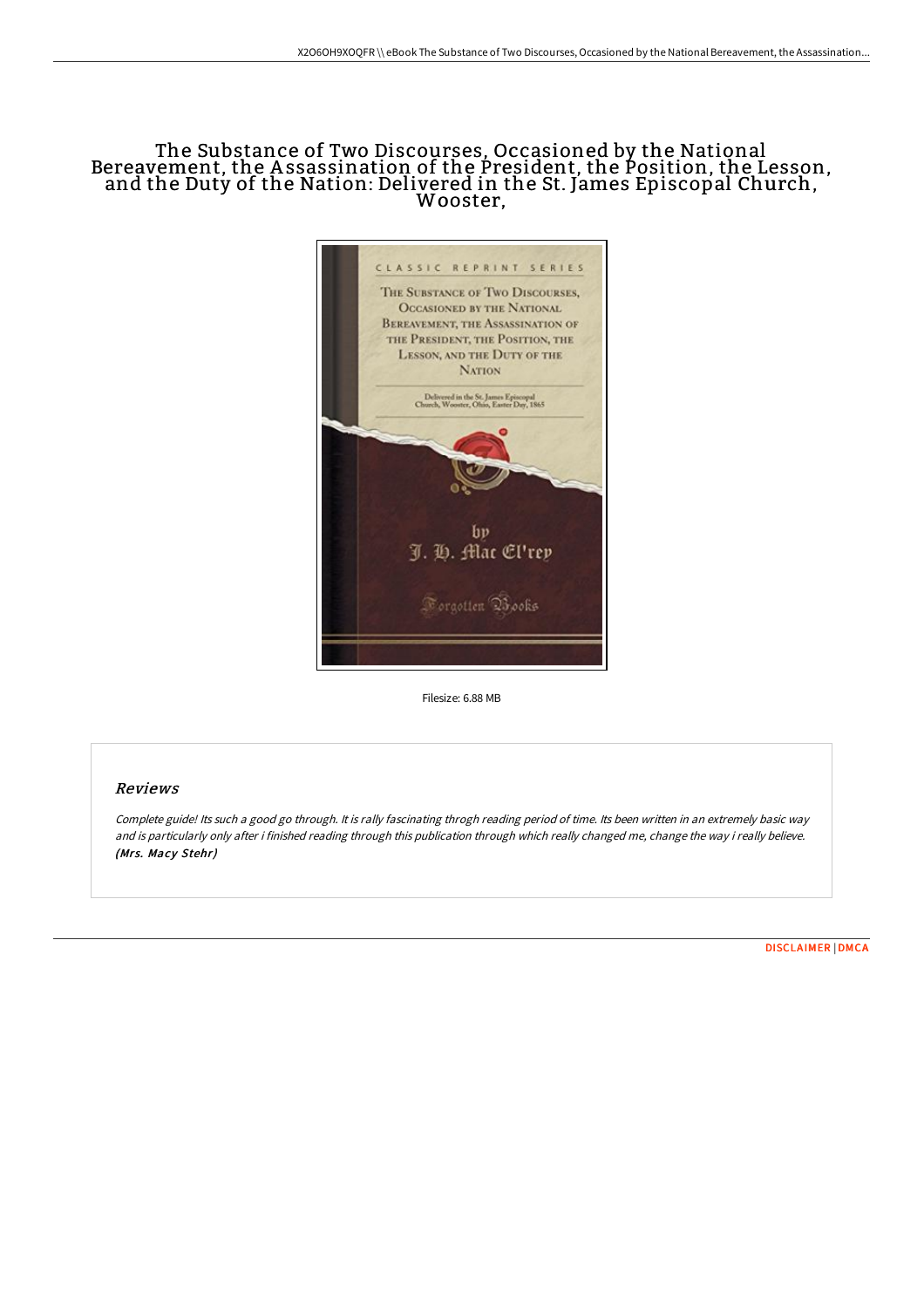### THE SUBSTANCE OF TWO DISCOURSES, OCCASIONED BY THE NATIONAL BEREAVEMENT, THE ASSASSINATION OF THE PRESIDENT, THE POSITION, THE LESSON, AND THE DUTY OF THE NATION: DELIVERED IN THE ST. JAMES EPISCOPAL CHURCH, WOOSTER,



To get The Substance of Two Discourses, Occasioned by the National Bereavement, the Assassination of the President, the Position, the Lesson, and the Duty of the Nation: Delivered in the St. James Episcopal Church, Wooster, eBook, make sure you click the hyperlink beneath and save the file or get access to other information that are highly relevant to THE SUBSTANCE OF TWO DISCOURSES, OCCASIONED BY THE NATIONAL BEREAVEMENT, THE ASSASSINATION OF THE PRESIDENT, THE POSITION, THE LESSON, AND THE DUTY OF THE NATION: DELIVERED IN THE ST. JAMES EPISCOPAL CHURCH, WOOSTER, ebook.

Forgotten Books, 2018. Paperback. Condition: New. Language: English . Brand New Book \*\*\*\*\* Print on Demand \*\*\*\*\*. Excerpt from The Substance of Two Discourses, Occasioned by the National Bereavement, the Assassination of the President, the Position, the Lesson, and the Duty of the Nation: Delivered in the St. James Episcopal Church, Wooster, Ohio, Easter Day, 1865 Oh! The depth of the apostacy! To see millions of ingrate sons of a continent first consecrated to the sign of the son of man, twice won from monarchy to freedom, now for the third time in the arena of mor tal strife in which the life of the Divine Goddess of Liberty is the stake, and that Divinity set as the target by fathers, sons and brothers to her manor born It is a spectacle at which the whole world stands up upon the tip-toe of astonishment, a contest at which the good on earth and the blest in heaven lift up their heads, because by it the re demption of humanity draweth nigh. In an uprismg so defiant to God and man, and in the collision of principles so antagonistic, the tation must be of corresponding extent. About the Publisher Forgotten Books publishes hundreds of thousands of rare and classic books. Find more at This book is a reproduction of an important historical work. Forgotten Books uses state-of-the-art technology to digitally reconstruct the work, preserving the original format whilst repairing imperfections present in the aged copy. In rare cases, an imperfection in the original, such as a blemish or missing page, may be replicated in our edition. We do, however, repair the vast majority of imperfections successfully; any imperfections that remain are intentionally left to preserve the state of such historical works.

<sup>回</sup> Read The Substance of Two Discourses, Occasioned by the National [Bereavement,](http://bookera.tech/the-substance-of-two-discourses-occasioned-by-th-1.html) the Assassination of the President, the Position, the Lesson, and the Duty of the Nation: Delivered in the St. James Episcopal Church, Wooster, Online

 $\blacksquare$ Download PDF The Substance of Two Discourses, Occasioned by the National [Bereavement,](http://bookera.tech/the-substance-of-two-discourses-occasioned-by-th-1.html) the Assassination of the President, the Position, the Lesson, and the Duty of the Nation: Delivered in the St. James Episcopal Church, Wooster,